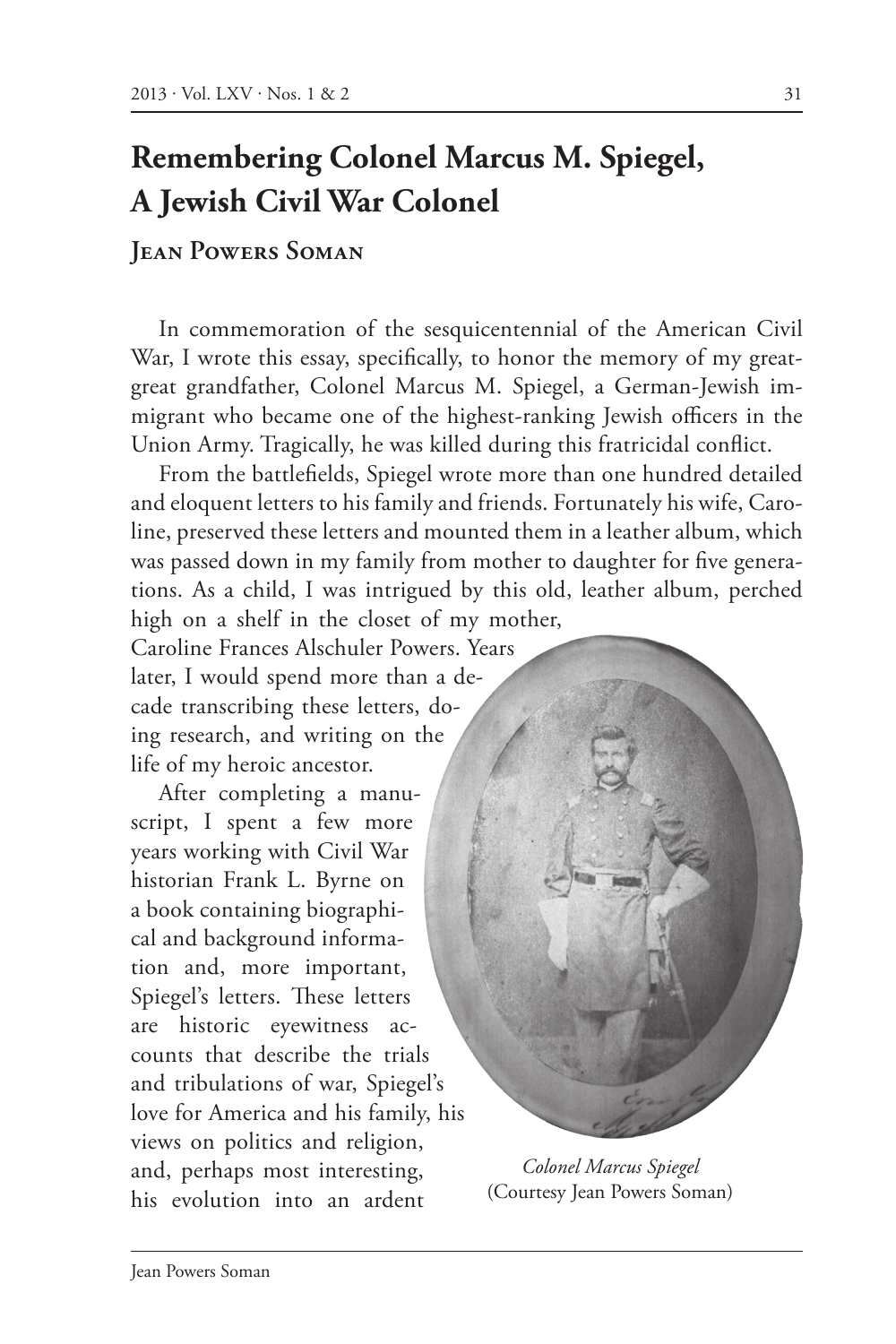abolitionist. Jacob Rader Marcus, historian of American Jewish history and the founding director of the American Jewish Archives in Cincinnati, wrote the foreword for the book. $1$ 

 Spiegel was born in the Hessian city of Abenheim on 8 December 1829, the eldest son of Rabbi Moses and Regina Spiegel. Antisemitism

was increasing in the German lands during the 1840s, and life was very difficult for the Jews. In 1846, his parents and siblings journeyed across the ocean to new lives and greater freedom in America. Spiegel, a welleducated and idealistic young man, remained behind and fought for liberal reforms in the Revolution of 1848. When the revolution failed, he sought refuge in America, where, in 1849, he was reunited with his family in New York City. After a short time in New



*Caroline Spiegel* (Courtesy Jean Powers Soman)

York, the adventurous young man who spoke little English travelled to Chicago, where his sister Sarah, lived with her husband, Michael Greenebaum, who was also her first cousin. Like many other immigrants, Spiegel, with the help of his relatives, was outfitted as a peddler and sent to Ohio to sell his wares. While in Ohio, he fell in love with the beautiful Caroline Frances Hamlin, daughter of Stephen and Elizabeth Hamlin, respected members of the Stark County, Ohio, Quaker community. Spiegel, the son of a Reform rabbi, and Caroline were married by a justice of the peace in Ohio in 1853. Shortly after, the newlyweds moved to Chicago, where he worked as a clerk in a dry-goods emporium and Caroline studied the Jewish religion. On 21 August 1853 she converted to Judaism—likely the first person in Chicago to do so.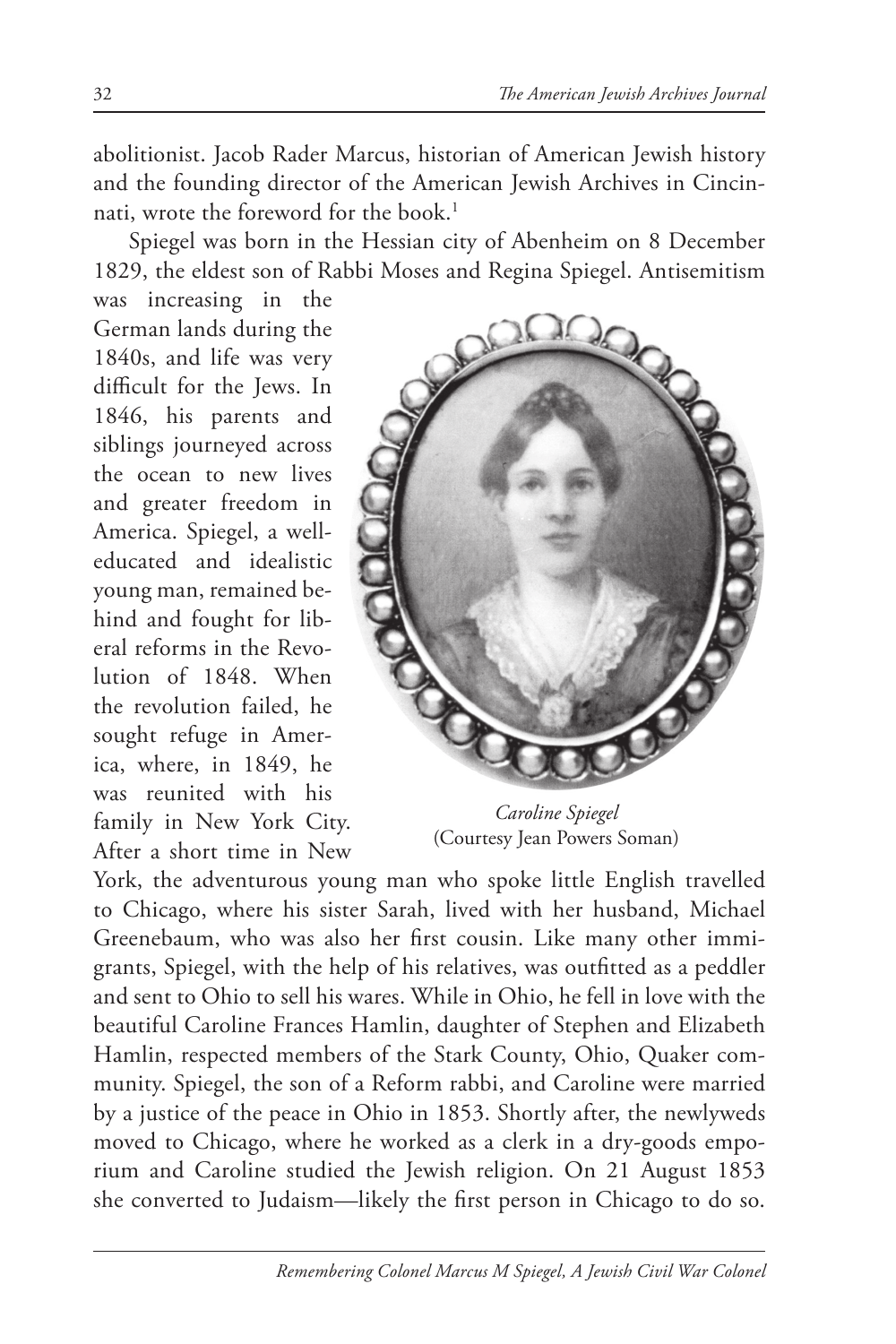Spiegel helped to organize the Hebrew Benevolent Society in Chicago and served as its president.

The young couple returned to Ohio to start a family. When the Civil War erupted in 1861, Spiegel, his wife and their three children were living in the village of Millersburg, Ohio, where he had gone into business as a merchant. He decided for patriotic reasons—as well as some economic concerns—to join the Union Army. Fervently believing that it was his duty to fight for the United States of America, he volunteered in late 1861 as a soldier in the 67th Ohio Volunteer Infantry.

In March 1862, at the Battle of Kernstown, Virginia, Spiegel and his regiment fought against the famous Confederate general, Stonewall Jackson. Some excerpts from Spiegel's original letters provide insight into his emotions and values. For a comprehensive understanding of Colonel Marcus M. Spiegel, all of the letters in the book should be read.

July 27—1862

My lovely and good Wife!

…May God protect you and the children and grant us happy days after our unhappy and distracted country may safely be rescued from the vile hands of traitors and Rebels, a work for which I am willing to fight, so that my children may enjoy as we dit [sic], previous to the breaking out of this accursed Rebellion, "a happy and united Country" God grant that enough strong arms and willing hearts may be found in the loyal States to do this.

Ever your true

Marcus<sup>2</sup>

بهي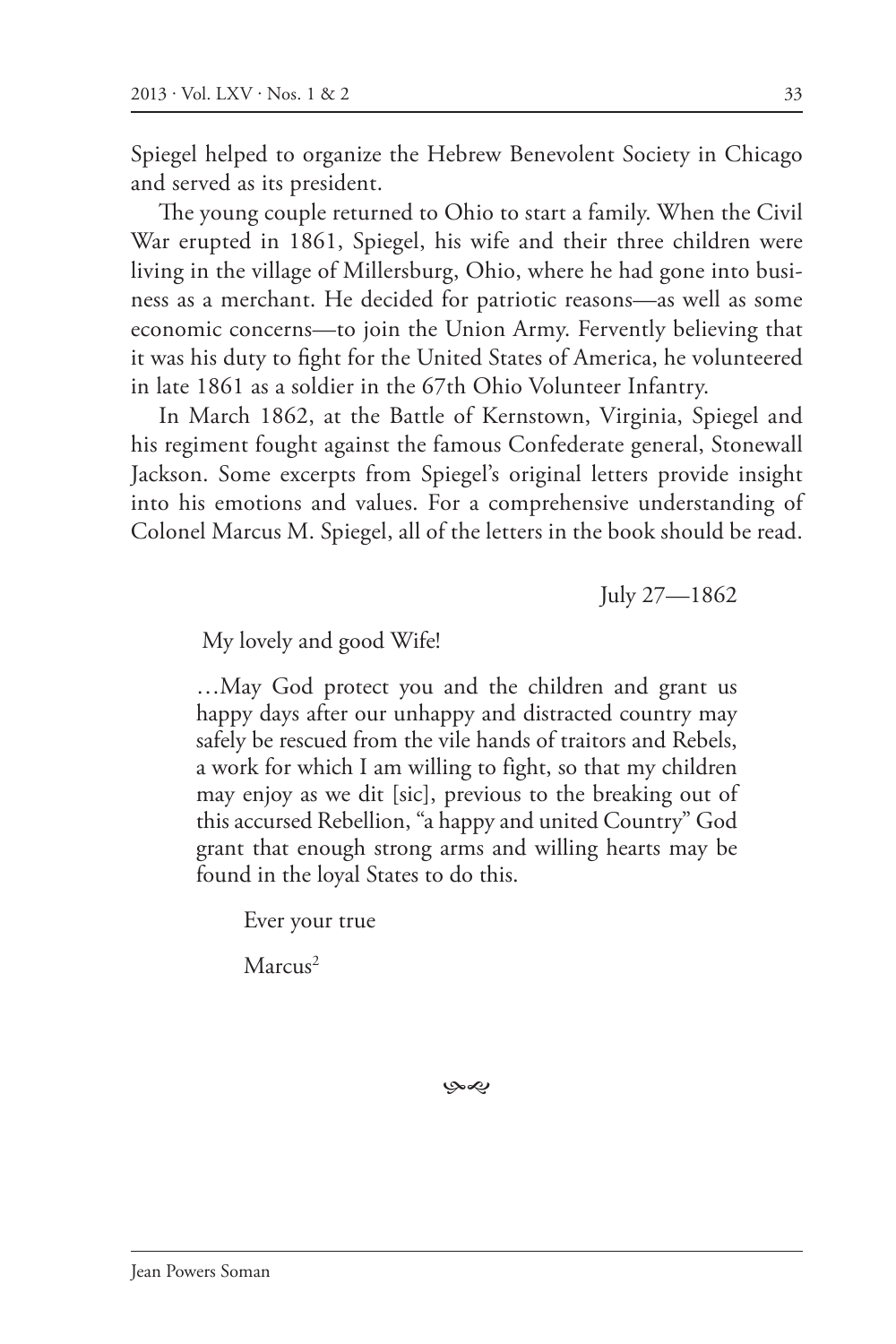Headquarters 67th Reg't

August 5, 1862

My Dear Wife and Children:

I have received your several letters almost daily and I can assure you that nothing could give me more joy and true happiness than these letters do to me in the field.… If you ever had an idea of how a fair young lady of twenty contemplates, the day previous to her wedding, the happiness of her approaching nuptials you have an idea of how I now feel in the contemplation of the pleasure it will afford me to lead the 67th regiment into battle; which in all probability I will do today. My dear Wife, I feel serious but proud. I feel adequate for the occasion. I sincerely hope that when you read this you may feel as composed as I do. I know and feel that a kind and all-wise Providence will direct all things for good. I feel as though we shall come out of the contest victorious, and if anything does happen to me, I am only offering a small sacrifice for my beloved country, which always so generous and kind, had opened her arms to receive the down-trodden of other nations.

Give my love to our dear children and to all friends. I am called to headquarters. Good-by. May God protect you, is the fervent prayer of

Your true and loving husband

M.M. Spiegel $3$ 

بهمو

Suffolk Va Sept. 1/62

My dear good wife!

…I met today a Lieutenant Biroker [?], a Yehuday from Alzei, who shed tears when he heard my name. He and his father were great friends of my dear father. He told me that the 25th of this month is Rosh Hashonah and the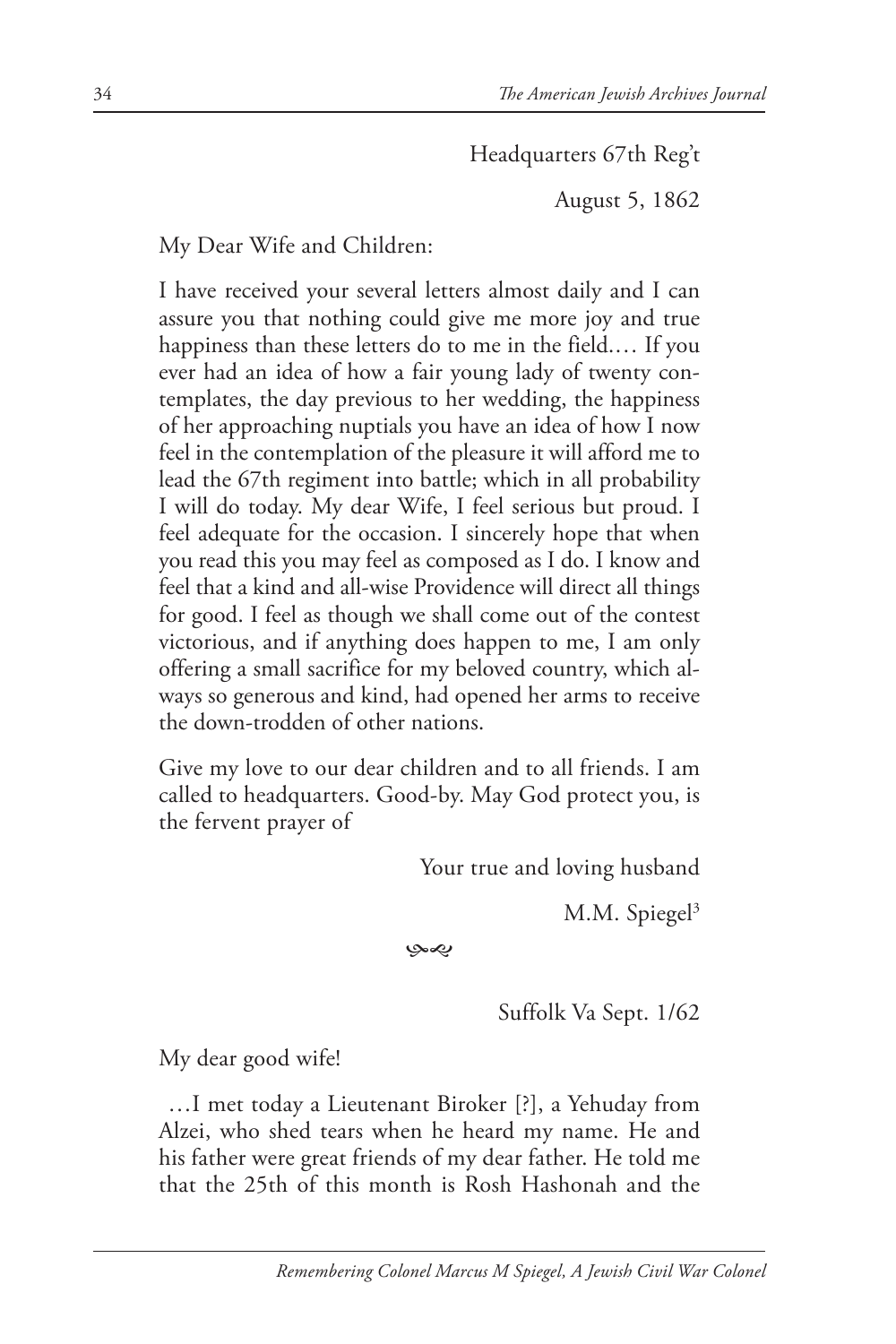4th [of] next month Yom Cipur [sic]. He says there is a Synagoge [sic] in Norfolk 12 miles from here. I shall go at all events. You and the children must keep both; keep the children out of School the 25 and 26 and 3rd and 4th for my sake and let us pray to the Lord God of Israel for the deliverance of this once happy Country and the Peaceful enjoyment of our family Circle at the End of this unhappy War. God Bless you all.<sup>4</sup>

In November 1862, Spiegel changed regiments and joined the newly organized 120th Ohio Volunteer Infantry (OVI), which would be involved in the vitally important Union effort to capture the rebel fortress of Vicksburg, Mississippi, strategically located on bluffs high above the Mississippi River. While in Cincinnati, he attended a service at the synagogue and heard a sermon by Rabbi Isaac Mayer Wise, one of the main architects of Reform Judaism in America. Spiegel wrote the following description:

On Board St.[Steamer] Ft. Wayne

Nov 22/62

My dear good wife!

…I spend this forenoon (Shabbath [sic]) by being in Dr. Wise's School [Synagogue] and hearing a very good Sermon by the Doctor. I think I was a devout Israelite; a beauty full [sic] service, good singing and good service and fine Sermon $<sup>5</sup>$ </sup>

On 17 December 1862, General Ulysses S. Grant issued the infamous General Orders Number 11, expelling the Jews as a class from the territory under his command. Numerous historians have expressed the belief that Grant issued this order because he was upset with the illegal trade in cotton, which he felt was interfering with the war effort. Grant became irate after his father, Jesse, had been involved in a bad business deal with some Jewish merchants from Cincinnati; he then issued this unjust order and "expelled the Jews as a class." Although cotton smugglers came from many different ethnic and religious backgrounds, the Jews became the scapegoat. Fortunately, President Abraham Lincoln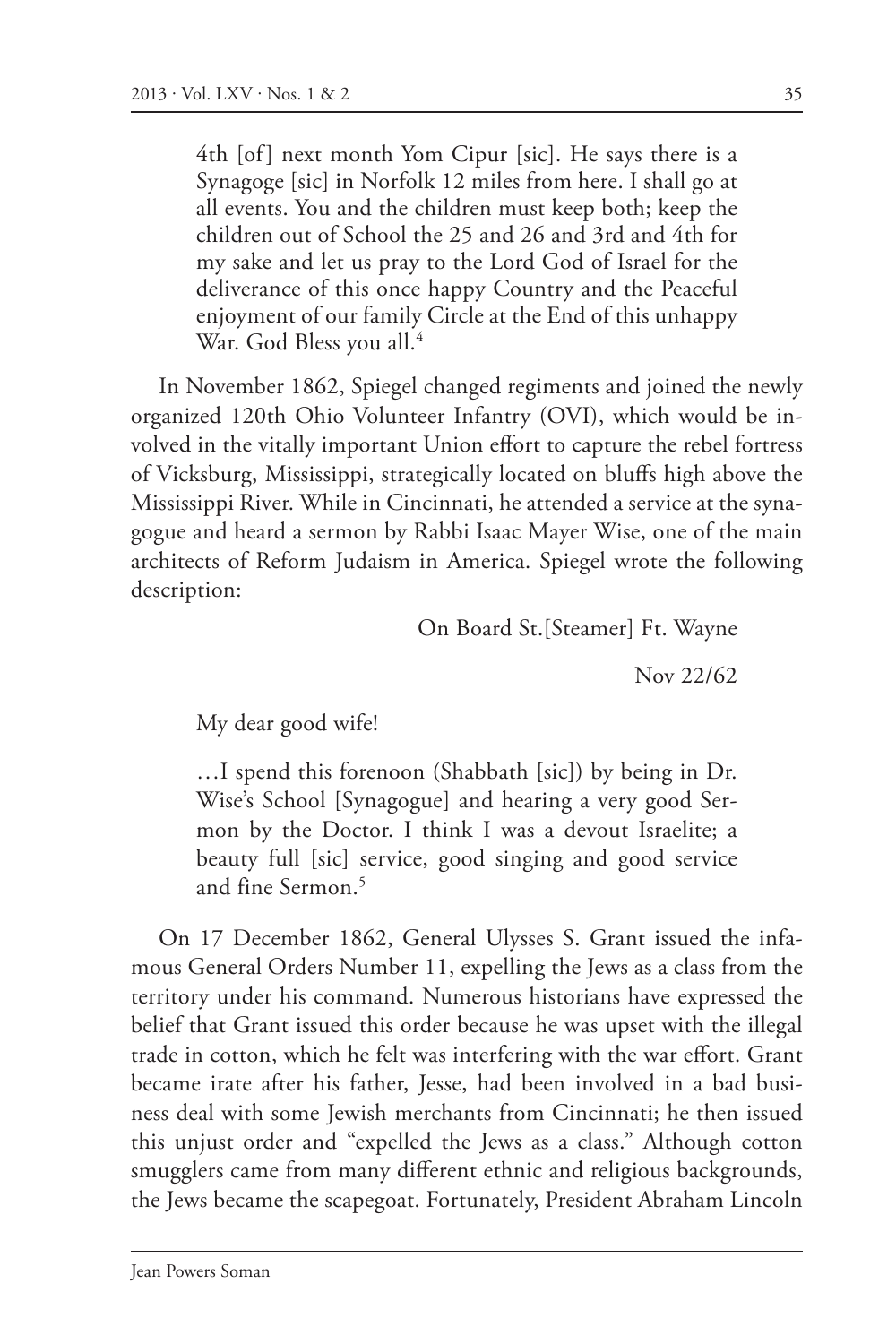revoked this antisemitic order on 4 January 1863. Nothing in any of Spiegel's letters indicates that he knew about the order. During most of the brief time that the order was in effect, Spiegel was with his regiment aboard the USS Key West (No. 2) on the Mississippi River.

Grant would attempt to make amends to the Jews during his presidency. For example, he appointed Jews to high government positions and helped the plight of Jews in Romania. A number of years ago it was discovered that in 1870, Hamlin Spiegel, the eldest son of Marcus and Caroline, was recommended by President Grant to an appointment as a cadet at West Point. He never attended, probably because he was too young. Simon Wolf, a prominent Washington attorney and cousin of Marcus Spiegel and General Edward Saloman, had written letters to Grant requesting that Hamlin be appointed a cadet.<sup>6</sup>

Well-respected by his men and superior officers, Spiegel was promoted to colonel of the 120<sup>th</sup> OVI on 18 February 1863. In America, he was able to rise in rank from captain to colonel in a little over a year. Jews in German lands during this time were not permitted to become officers in the military at all.

 Soon after his promotion to colonel, Spiegel delivered this patriotic and emotional address to his regiment:

February 22, 1863, Youngs Point, Louisiana.

I have to day been informed that some soldiers of this Regiment have, at different times, expressed sentiments disloyal and unbecoming a soldier of the Union Army … saying that if the Regiment should ever have to go into another engagement, not half of the men would fire a gun for this d-----d abolition war, & c. When I heard it I thought it almost impossible, that any soldier of the gallant  $120<sup>th</sup>$  Regiment which so nobly stood up at the battles of Vicksburg and Post Arkansas, to defend the old *flag*, where every heart swelled with pride; when they saw the stars and stripes first planted by the 120th, wave so proudly,… could make use of language disgraceful to the Regiment, disloyal to the country, and productive of evil only to the good cause, for which we are enlisted…. What ever is wrong will in time, by the American people, be righted. Ours is the proud position of maintaining the worldwide and noble reputation of the American Volunteer Soldier,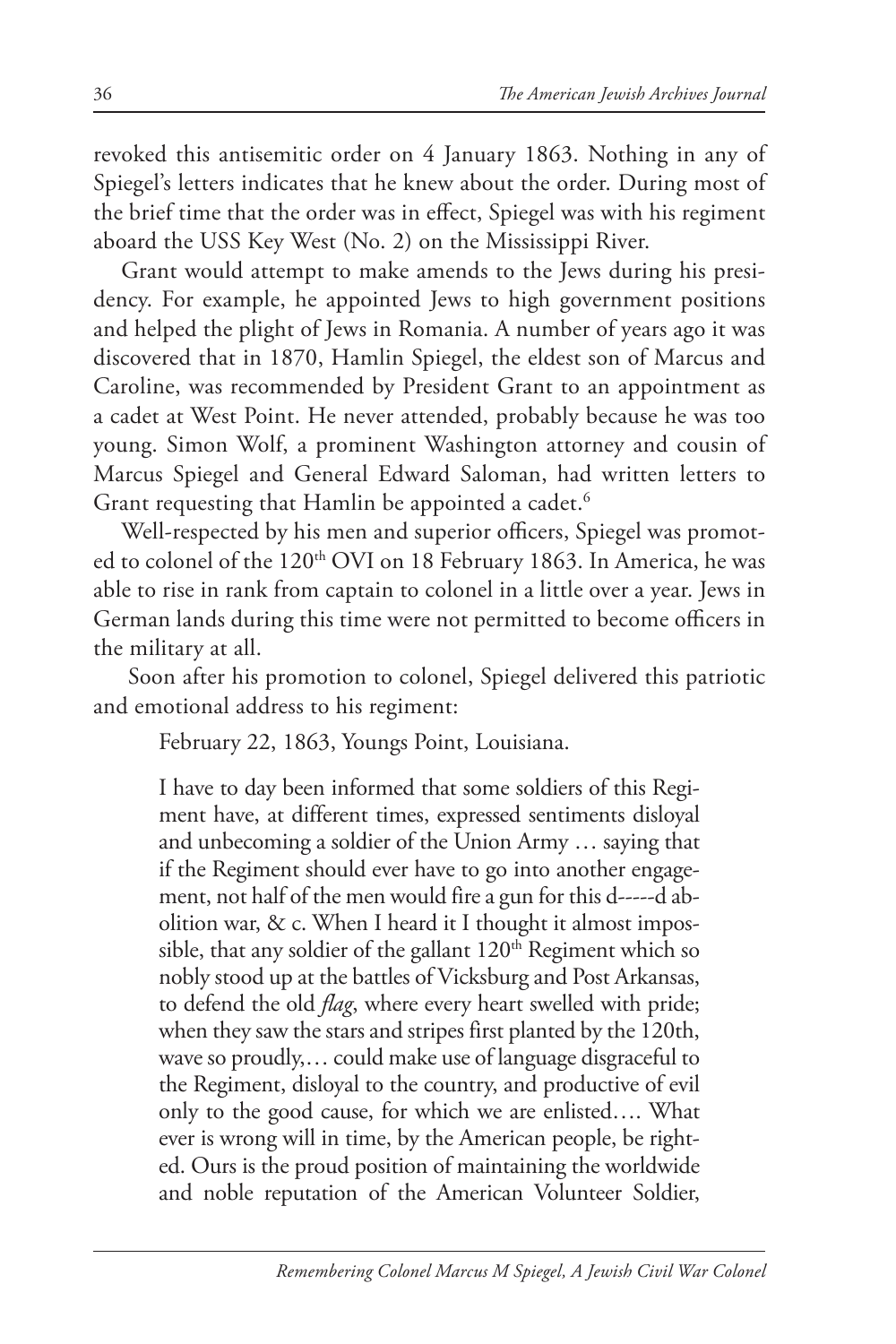who stands classed with the most intelligent and brave in the known world—our's [sic] is the patriotic position of restoring the grand and sublime American Union—tranquility, peace and happiness to our bleeding country—knowing and appreciating our position none but the most loyal and high-minded thoughts and expressions can emanate from our hearts and lips.— Men! For God's, your country's, your friends at home, your own and my sake, do not, either by thoughts, expressions or willful actions, disgrace yourselves. Stand by the Government right or wrong. You may now do an unsoldier-like act, which, by *excited men at home may be approved*, but rest assured it will ere long come sweeping like an avalanche [on] your own good name and leave you in shame and disgust over your own acts of violating your soldier's oath. While you are in the service, be soldiers in every sense of the word, so that when in private life, you can ever be respected and honorable citizens.<sup>7</sup>

These excerpts are from letters he wrote during the Vicksburg Campaign:

Milliken's Bend, La., March 22, 1863

…The loss I sustained of my noble Company, the gallant boys that fell by my side are still as then warmly lamented and ever will be cherished green in my memory until life ceases.

Since that time, my love, I have seen and learned much. I have seen men dying of disease and mangled by the weapons of death; I have seen them wounded and seen their wounds being dressed, limbs amputated and bullets extracted. I have seen and experienced hunger, hardships and privations; I have with delight and honor welcomed the deafening roar of the Cannons by Land and Water as a signal of the commencement of hostilities. I have witnessed hostile Armies arraigned again [sic] each other, the charge of Infantry at the death-outpouring Artillery, the Bayonet charge and repel, Cavelery [sic] hunting men down like beasts, forts fall and towns refuse, the ferociousness of Gunboats and the sturdy resistance of Forts. I have learned to see all of it cooly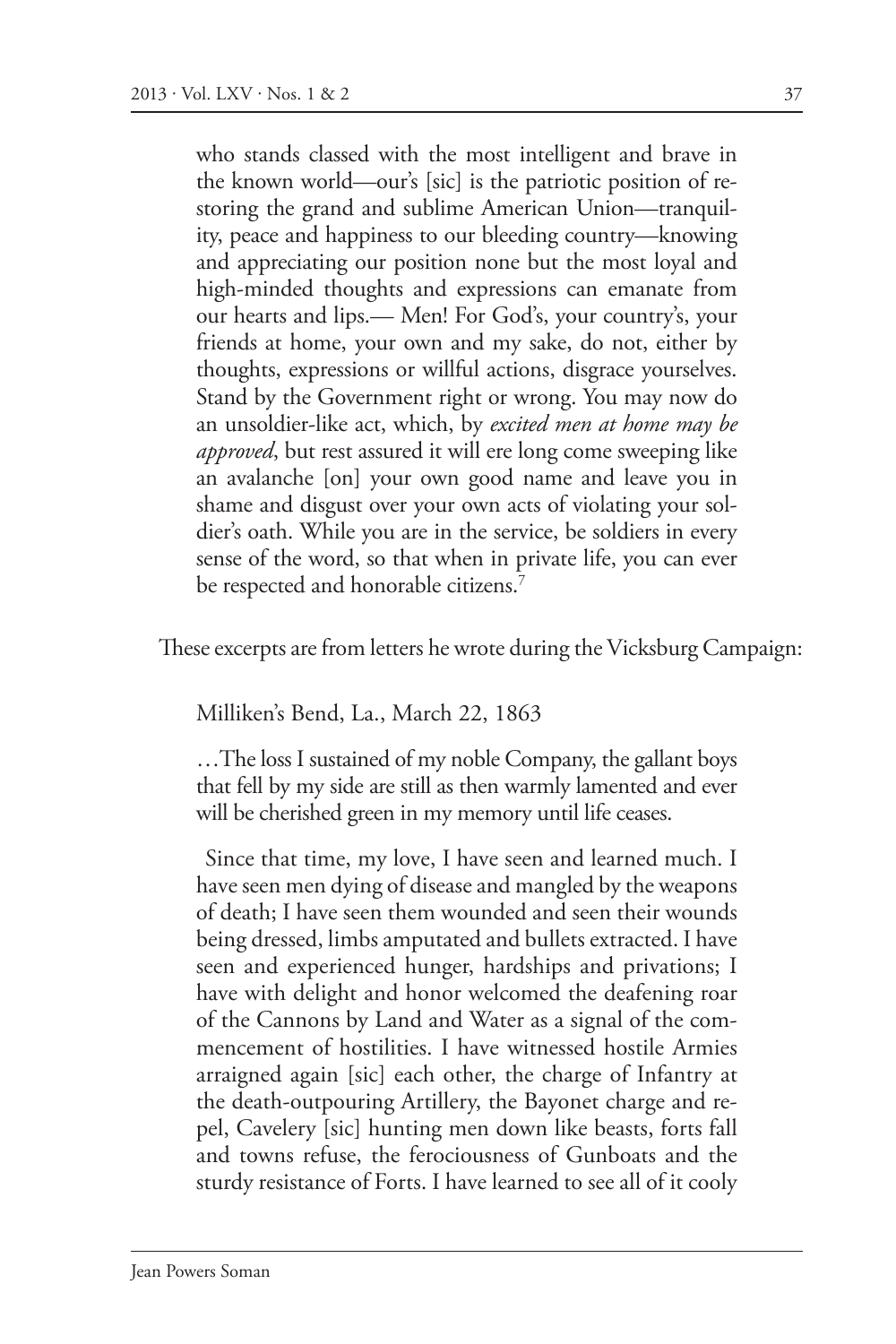[sic] and with ready presence of mind and yet through all this the Grand Architeck [sic] of the Universe has preserved me, the good father and God of Israel has favored me with his gracious kindness of being a loving husband to a good wife and a kind father to my beloved children and a trusty Son and Brother to the best mother and kindest of Sisters and Brothers and an appreciative recipient of the many acts of kindness by my host of truest of friends. Have we, my dear, not all reasons to be ever thankful to that allwise [sic] and kind providence.

While seeing all of this I have been steadily gaining in friends, influence and position. Thank God I can leave my children a legacy which will inspire them to hold up their heads and walk uprightly through the world and that is "a reputation as a Soldier and Patriot." I have always done my duty and if God spares my health I always will and I know my love you will feel satisfied with me.<sup>8</sup>

بهمو

Headquarters O.V.I.

Camp McClernand

Millikens Bend La.

March 23, 1863

…I often wish this unfortunate war were over, and I permitted to enjoy the comfort and happiness of a comfortable home and blessings of peace in the cozy circle of my little family, but nevertheless, as much as I wish it, I do not want to see it close until the enemies of my beloved country are conquered and brought to terms. Men who are so contemptibly mean and unprincipled as to wage war against the best government in the world and trample under foot the flag that was ever ready to protect you and me and everyone who sought its protection from oppression, must be taught that, although a noble country to live in peaceably, yet it is a powerful government to rebel against. I want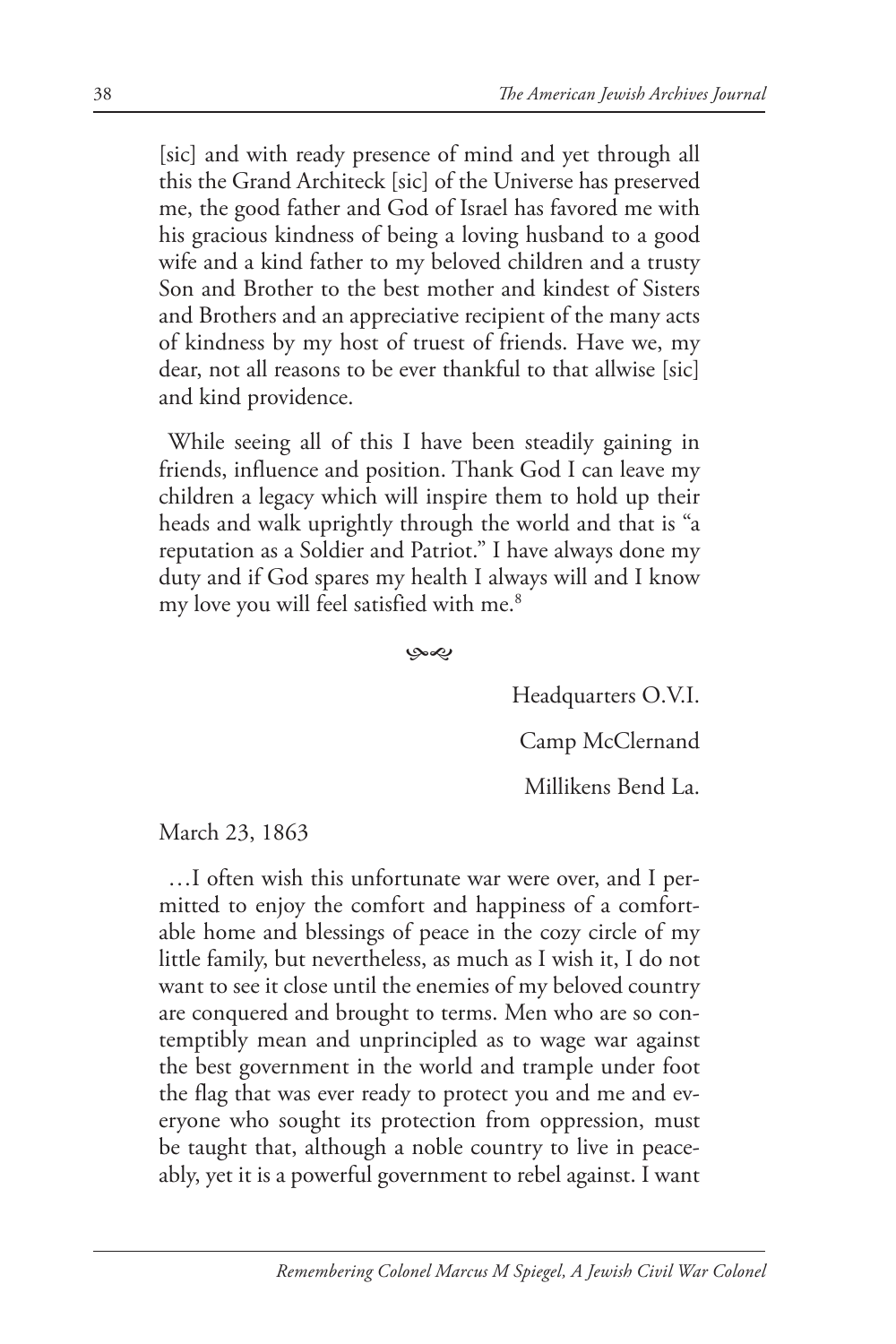to hear the first cry for peace commence at Richmond … accompanied with a proposal to lay down their arms and acknowledge the supremacy of the government. Then and not until then, will I say peace. I have been in the service eighteen months and will stay as long as necessary (health permitting) until that end is accomplished.<sup>9</sup>

بهي

In the field near Big Black, Miss June 7/63

My dear dear wife!

It is nearly one year since I was called upon to witness the fourth birth of our beloved and blooming offspring. Well do I remember your sufferings; as if it were but a moment ago, do I remember the heroic and womanly like demeanor and the loving and confiding looks I received from you, during all your labor and the joy we both felt when the lovely and pretty Hattie was presented by my dear mother, who at one pronounced her, "the prettiest child that she has ever seen." (words in quotes translated from German)

Allow me to congratulate you on her first "birth day". May God our heavenly Father grant that we may live to see many many of them in peace, love and happiness, May it please God to give us many happy days with our Children, so that we may raise them an ornament to Him and an emulation to His teachings.

I would love to be with you to night; I know and feel you are just now thinking of me, but we will have to wait awhile, trusting that Vicksburg will soon fall.

With hearty prayers for your welfare and that of our beloved Children, I remain to the best and loveliest Wife in the world

A true and loving husband

Marcus You dont [sic] know how much I love you.<sup>10</sup>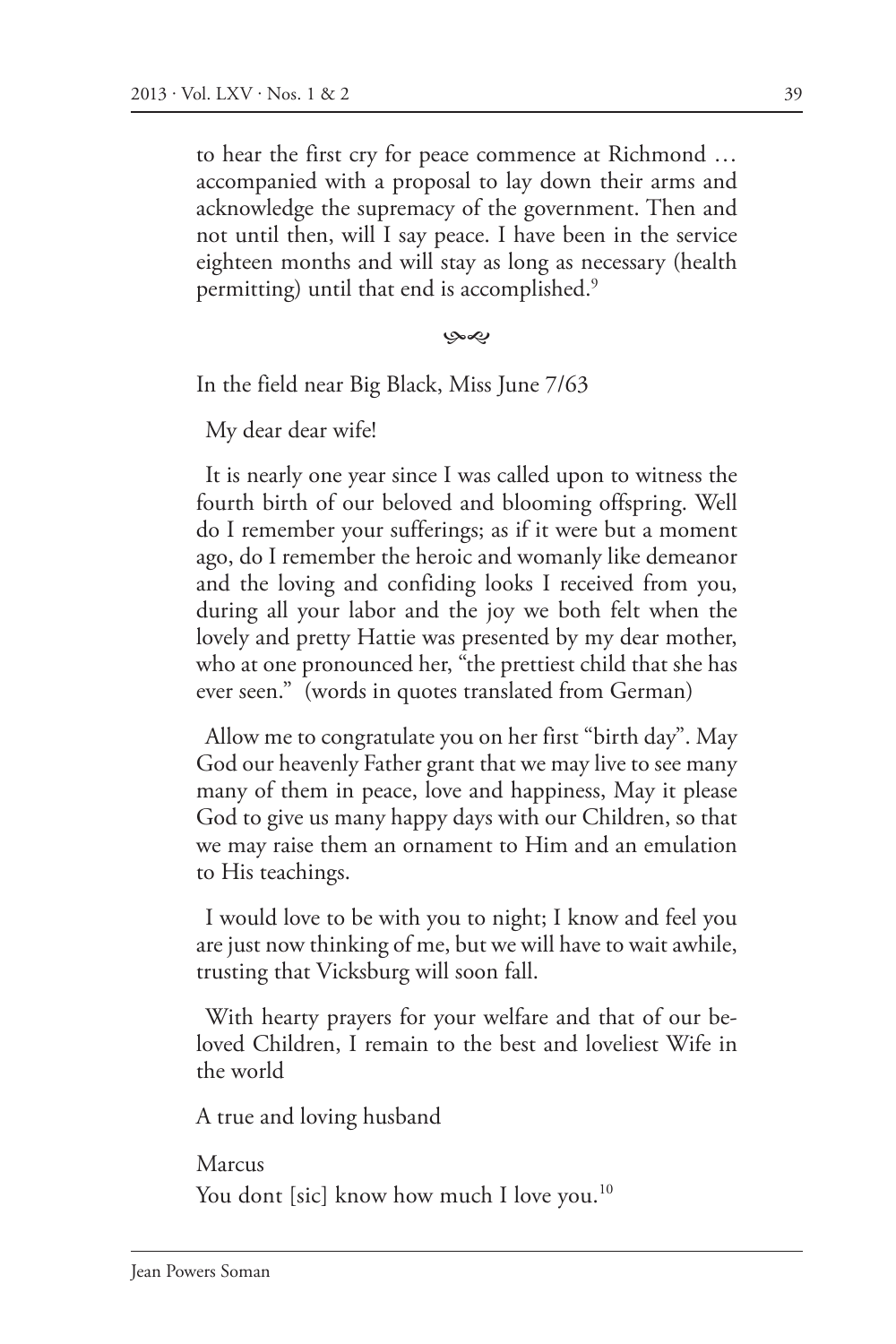Finally, on 4 July 1863, Vicksburg surrendered to the Union Army. This monumental victory split the Confederacy; the Northern forces now controlled most of the Mississippi River. Spiegel wrote a letter praising the commanding general, Ulysses S. Grant, for this great military success. A few days after the fall of Vicksburg, Spiegel was severely wounded by friendly fire.

After spending a short time in a hospital in Mississippi, he made the difficult journey home via boat and freight train. Colonel Spiegel spent a few months at home recuperating from his wounds and then travelled to Louisiana to lead his regiment and continue fighting to win the war.

Like other soldiers in his regiment, Spiegel entered the Army primarily to fight to preserve the Union; initially, he was not in favor of the issuance of the Emancipation Proclamation, but he became a very strong supporter. While stationed in Louisiana during the winter of 1864, he observed the horrendous conditions that slaves were forced to endure and also had the opportunity to meet many freed blacks. The following excerpts from his letters reveal his transformation into an abolitionist.

Plaquemine La. Jan. 3/64

…The most of the slaves here consider themselves and are in reality free and all the sugar raised right around here was raised by the Compensated labor System and many of the haughty and overbearing Slaveowners who one year ago declared they would sooner starve then [sic] employ a freed Negro now are mighty glad to get them.<sup>11</sup>

Plaquemine, La Jan 22/64

…Since I am here I have learned and seen more of what the horrors of Slavery was than I ever knew before and I am glad indeed that the signs of the times show, towards closing out the accursed institution… I am [in] favor of doing away with the institution of Slavery.<sup>12</sup>

Plaquemine La Feby 12/64

…Slavery is gone up whether the War ends to day or in a year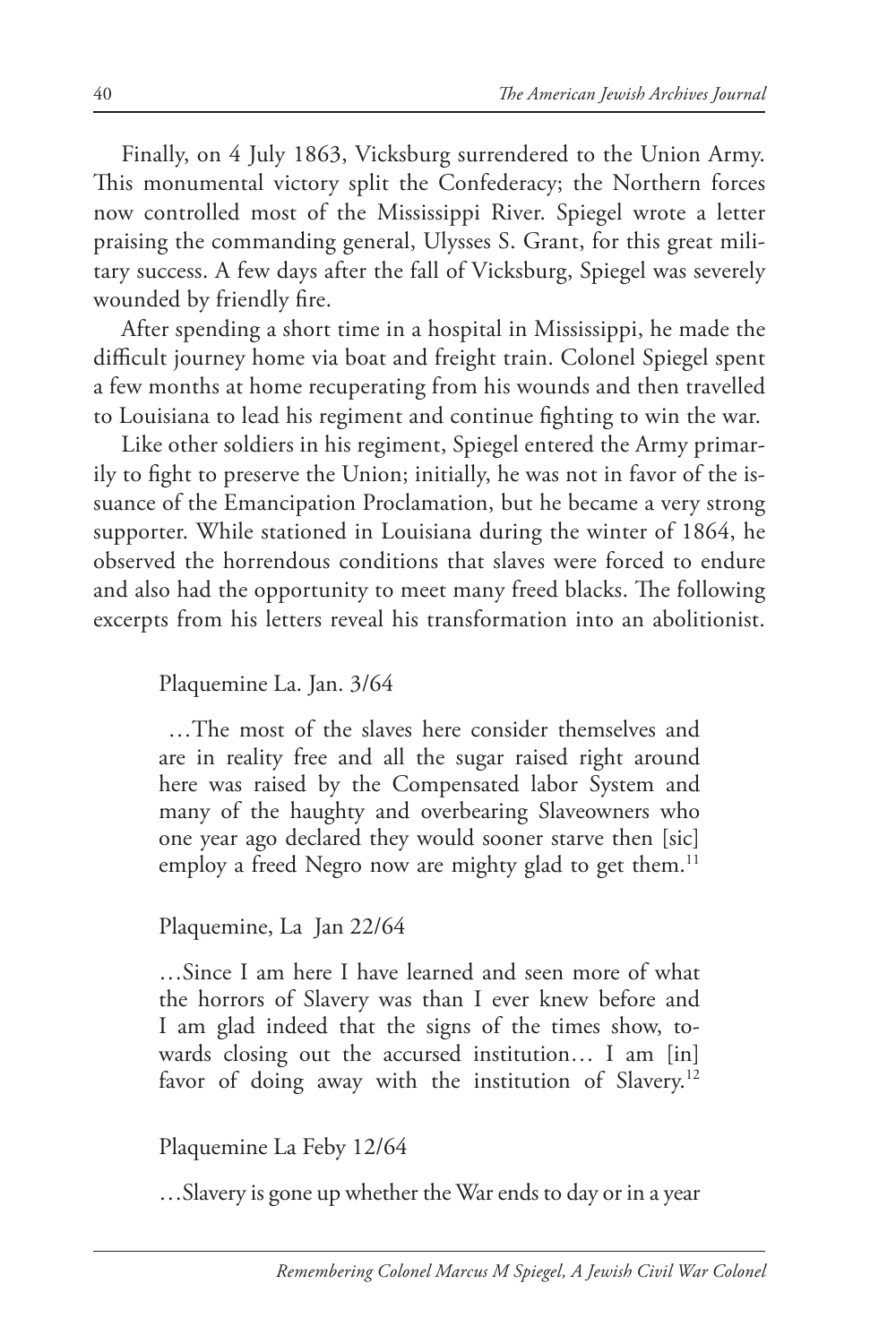and there is no use crying over it; it has been an awful institution. I will send you the "black code" of Louisiana some of these days and I am satisfied it will make you shudder.

Now understand me when I say I am a strong abolitionist, I mean that I am not so for party purposes but for humanity sake only, out of my own conviction, for the best Interest of the white man in the south and the black man anywheres [sic]. $^{13}$ 

Spiegel and his regiment were on the transport City Belle on the Red River in Louisiana when it was ambushed by rebel forces on 3 May

1864, and he was shot in the abdomen. Twentyfour hours later, on the bloody banks of the Red River, he breathed his last and was buried along the shore of the river in an unmarked grave. Joseph, his younger brother and the regiment's sutler, was by his side when he died. Joseph was captured and remained in a Confederate prison camp in Texas until the war ended. He then returned to Chicago, where he opened the small dry-goods store that he and Marcus had planned to operate together. Eventually, after many years of hard work and ingenuity this store evolved into the Spiegel Catalogue Company.



*120th Infantry Memorial* (Courtesy Jean Powers Soman)

 Two months after her husband's death, Caroline gave birth to their fifth child. In February 1865, the young widow moved with her five small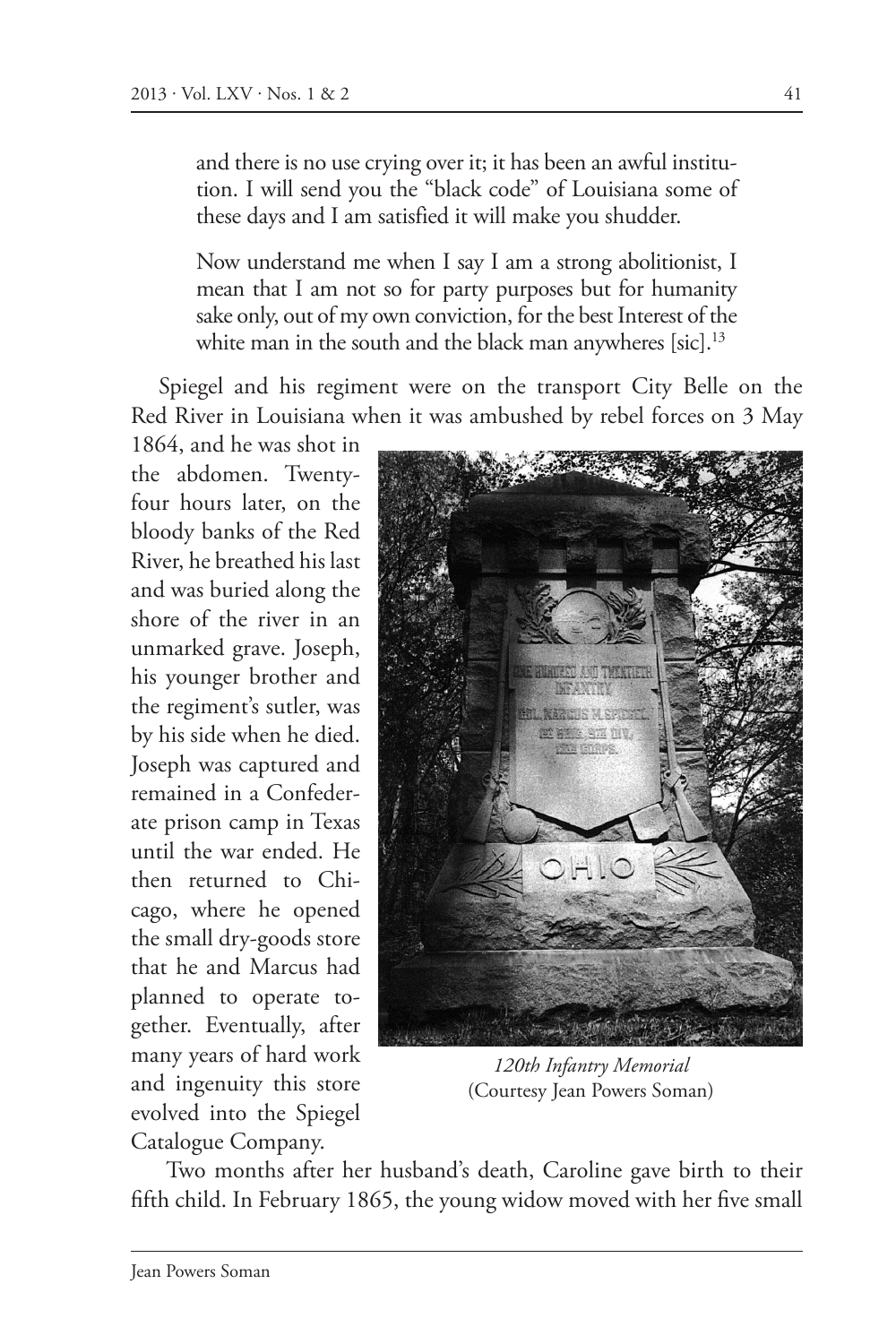children from Ohio to Chicago, to be near the Spiegel relatives. Raising her family on a modest widow's military pension, she never remarried, remained true to Judaism, and raised her children in the Chicago Jewish community. In Chicago years later, Spiegel's niece, Hannah Solomon, founded the National Council of Jewish Women with the help of her first cousin, Lizzie Spiegel Barbe, the eldest daughter of Marcus and Caroline Spiegel.

On the battlefield at Vicksburg today stands an impressive granite monument that was erected by the state of Ohio after the war to honor the soldiers of the 120th Ohio, who bravely fought to capture Vicksburg. Col. Marcus M. Spiegel's name is prominently etched on the front of the monument. This American patriot, a German-Jewish immigrant, sacrificed his life to preserve the United States and emancipate the slaves. His story of immigration, of familial devotion, of patriotism and heroism, is at once a personal story and a national story. It is part of the narrative that has shaped America and thanks to the rich legacy he etched in letters, it is a story that will never be forgotten.

*Jean Powers Soman is an author and co-editor, with Frank L. Byrne, of* A Jewish Colonel in the Civil War: Marcus M. Spiegel of the Ohio Volunteers. *She has been a member of the AJA's Ezra Consortium for many years and has served as the Interim Chairperson of the Abraham Lincoln Bicentennial Commission Foundation. She currently serves on the Board of Directors of its successor organization, the Abraham Lincoln Bicentennial Foundation. She is also a lifetime member of the National Council of Jewish Women. She is married to William Soman, an attorney, and has two daughters and four grandchildren.*

## **Notes**

<sup>1</sup>Most of the information and excerpts from Colonel Marcus M. Spiegel's letters in this essay are from *A Jewish Colonel in the Civil War: Marcus M. Spiegel of the Ohio Volunteers*, ed. Jean Powers Soman and Frank L. Byrne (Lincoln, NE, and London: University of Nebraska Press, 1995) (with a foreword by Jacob Rader Marcus), currently in print. It was originally published as *Your True Marcus: The Civil War Letters of a Jewish Colonel*, ed. Frank L. Byrne and Jean Powers Soman (Kent, OH: Kent State University Press, 1985) (with a foreword by Jacob Rader Marcus.) Soman and her mother, Caroline Alschuler Powers, donated most of Spiegel's original letters and documents to the American Jewish Archives. (The letters quoted in this essay are at the American Jewish Archives, except for the letters dated 7 June 1863 and 12 February 1864, which are part of Soman's private collection in Florida. Copies of